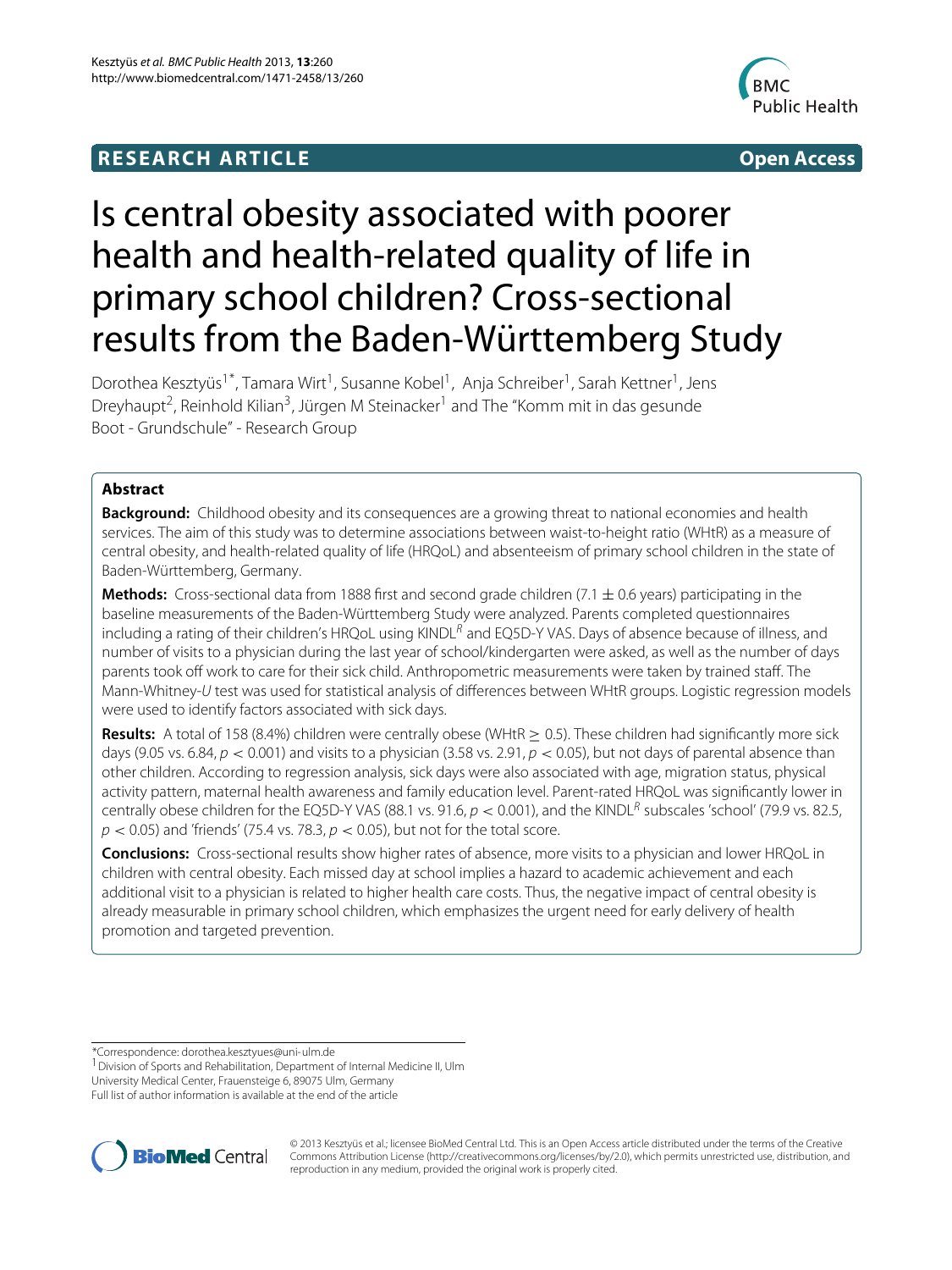#### **Background**

Overweight and obesity and their associated health outcomes threaten economies and health-care systems all over the world [\[1](#page-8-0)[-5\]](#page-8-1). As there is some evidence that the origin of overweight and obesity is often established in childhood [\[6\]](#page-8-2), primary school children are increasingly the focus of research. Data from the German KiGGS study (German Health Interview and Examination Survey for Children and Adolescents) showed that for both boys and girls the proportion of overweight increased from 10% in 2–6-year olds to over 15% in 7–10-year-olds up to 17% in 14–17-year-olds [\[7\]](#page-8-3). According to this, the greatest increase in the development of overweight takes place at an age between 7 and 10 years, when children in Germany are attending primary school.

Economic consequences of the childhood obesity epidemic, particularly medical costs, have been addressed by several authors [\[1](#page-8-0)[-5\]](#page-8-1). The direct costs of childhood obesity, including annual drug prescription, emergency room, and outpatient costs, in the US amount to \$14.1 billion annually [\[2\]](#page-8-4), plus inpatient costs of \$237.6 million (all quotations in 2005 dollars) [\[3\]](#page-8-5). These sums correlate with the findings of an Israeli work group, providing objective, clinical evidence that obesity in children is associated with increased health care use [\[4\]](#page-8-6). Results from other studies in Germany and the Netherlands confirm this association [\[8](#page-8-7)[,9\]](#page-8-8).

Only a few authors have addressed health-related absence from school in overweight and obese children, with heterogeneous conclusions. Wijga et al. found obesity to be significantly associated with more school absenteeism [\[9\]](#page-8-8), while Rappaport et al. only detected strong associations among extremely obese children [\[10\]](#page-9-0). Baxter et al. saw no significant relationship between children's absenteeism and body mass index (BMI) [\[11\]](#page-9-1), but Li et al. showed that increased body weight was independently associated with severe school absenteeism in children [\[12\]](#page-9-2). Data on parental work absenteeism because of illnesses in their overweight or obese children were only found in one study, dealing with another age group (9 to *<* 12 years) [\[13\]](#page-9-3).

Sick days and illness have an impact on health-related quality of life (HRQoL). Obesity in adults is associated with impaired HRQoL [\[14\]](#page-9-4). There is also some evidence that HRQoL in overweight and obese children is lower than in their normal weight peers, but differences are not always significant and seem to depend on the method of rating HRQoL [\[15](#page-9-5)[-17\]](#page-9-6). Parent-rated HRQoL is often poorer than self-rated HRQoL in overweight and obese children [\[17\]](#page-9-6). The KINDL*<sup>R</sup>* (Revidierter KINDer Lebensqualitätsfragebogen) questionnaire is currently the most broadly used HRQoL instrument for children and adolescents in Germany, and has been translated

into many languages [\(www.kindl.org\)](www.kindl.org) [\[18\]](#page-9-7). The KINDL*<sup>R</sup>* includes indicators for physical, psychological, family, social and school well-being, and self-esteem [\[18\]](#page-9-7). Arif et al. found that overweight children have lower proxy-rated HRQoL in  $KINDL<sup>R</sup>$  total score, and scores for subscales 'self-esteem' and 'friends' [\[19\]](#page-9-8). In their review, Tsiros et al. stated that increasing weight status had a negative impact on overall pediatric HRQoL, in which physical and social functioning appeared to be most affected [\[17\]](#page-9-6). Only a little information about HRQoL in children with central obesity is available, but, like in obesity classified by BMI [\[15](#page-9-5)[-17\]](#page-9-6), HRQoL can be expected to be lower.

The aims of this cross-sectional study were to examine the basic measurements of the Baden-Württemberg Study carried out in fall 2010 with regard to visits to a physician, absenteeism, and HRQoL of centrally obese primary school children. The focus was on central obesity, not only because of some practical advantages of this measure [\[20\]](#page-9-9), but mainly because waist-to-height ratio (WHtR) and waist circumference (WC), seem to be better predictors of weight-related health risks in children (5–16 years) than obesity as determined by BMI [\[21,](#page-9-10)[22\]](#page-9-11). Furthermore, central body fat is associated with various cardiometabolic risk factors such as insulin resistance, higher blood pressure, unfavorable lipid levels, and elevated high-sensitivity C-reactive protein concentration even in childhood and adolescents [\[23](#page-9-12)[-26\]](#page-9-13). Indeed there is some evidence that the epidemic of obesity defined by BMI is plateauing [\[27\]](#page-9-14), but at the same time there is doubt the same applies to central obesity [\[28\]](#page-9-15).

#### **Methods**

## *"Komm mit in das gesunde Boot - Grundschule"* **(Join the Healthy Boat - Primary School)**

Based on the positive results of the URMEL-ICE study regarding a reduction in the increase in waist circumference and favorable cost-effectiveness [\[29,](#page-9-16)[30\]](#page-9-17), a healthpromotion program for primary schools in the state of Baden-Wurttemberg (South-Western Germany) was ¨ developed at Ulm University and has been implemented from 2009. Primary school children in grades 1 to 4 are included. The program combines behavioral and environmental measures, with the aim of changing children's behavior and focusing on the prevention of overweight and obesity among other health-related outcomes. The lecture material is integrated into the usual curriculum and does not require additional lessons. Three crucial risk factors for childhood overweight and obesity are targeted: physical activity, consumption of sweetened beverages, and use of screen media [\[31\]](#page-9-18). The intervention consists of 20 units of regular teaching time spread over 36 weeks in one school year including regular activity breaks, six family homework assignments to be completed by the children and their parents, and information material for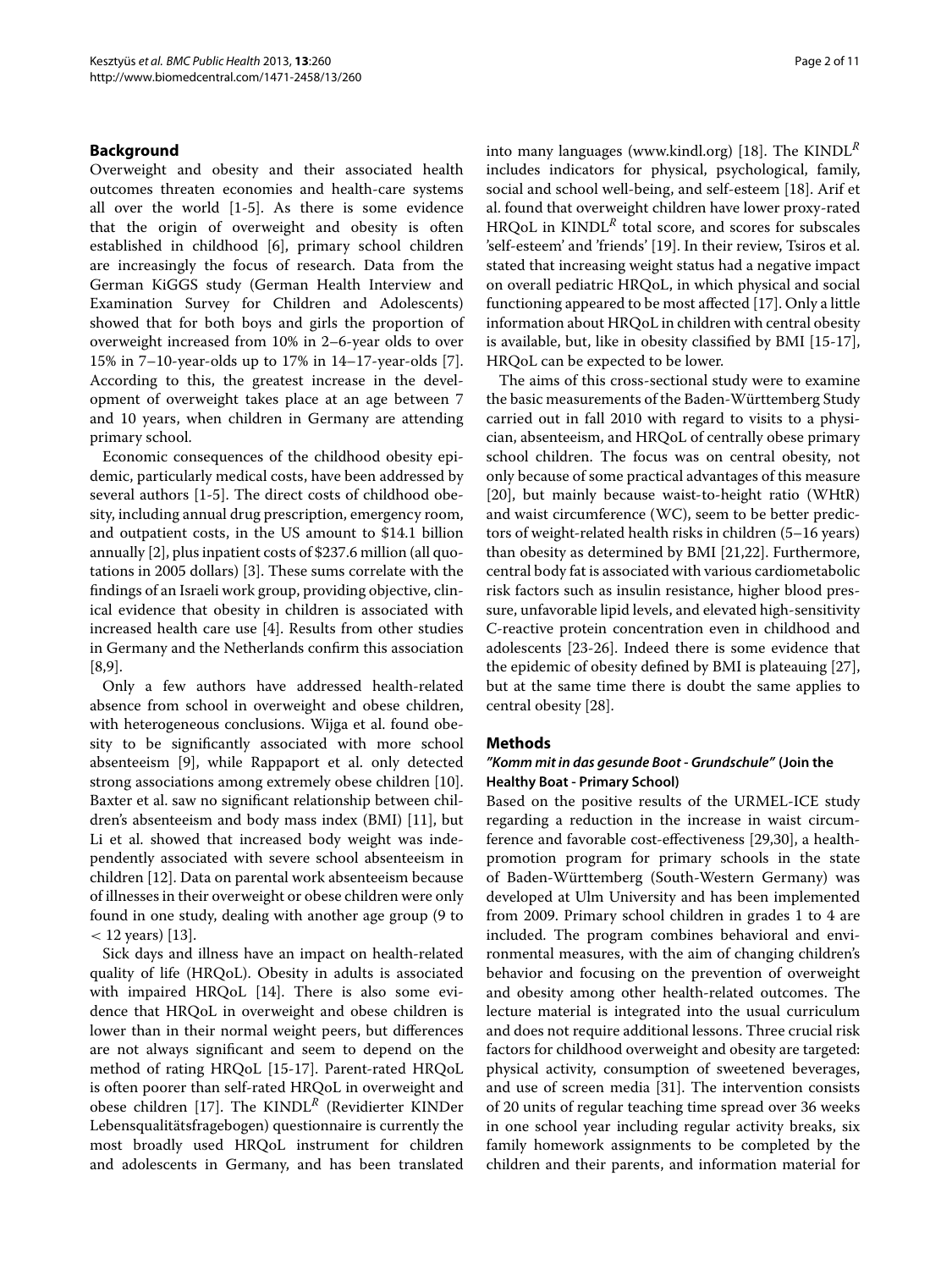parents. Teachers are trained in three courses to familiarize themselves with the material and the implementation of the intervention. To assess the initial situation and to study the impact of the teacher-driven intervention, a randomized, controlled trial started in 2010. Only schools who had not yet participated in the program were included. The study protocol was approved by the ethics committee of Ulm University in June 2009 (Application No. 126/10). The Baden-Württemberg Study is registered at the German Clinical Trials Register (DRKS), Freiburg University, Germany, under the DRKS-ID: DRKS00000494. A detailed description of this study ("Baden-Wurttemberg Study") has already been published ¨ elsewhere [\[32\]](#page-9-19).

## **Participants and data**

Written informed consent was obtained from parents of 1968 pupils, representing about 62% of all eligible children. Baseline measurements of height, weight and WC were taken in 1947 children prior to the start of the intervention and the subsequent parental questionnaire was available from 1714 participants. All subsequent analyses are based on a sample size of 1888 participants providing data on sex, age, weight, height, and WC.

## *Demographics*

The parental level of education was assessed and assigned to the respective level according to the CASMIN classification [\[33\]](#page-9-20). Family education level was determined as the highest level of two parents or the level of a single parent who cared for the child. Family education was dichotomized for analysis; elementary and intermediate education levels were clustered together in one group, tertiary level in another. The child's migration background was defined as at least one parent being born abroad or at least one parent mainly having spoken a foreign language during the child's first years of life.

## *Health behaviors*

Parents gave information about maternal smoking during pregnancy, gestational diabetes, gestational age at delivery, birth weight and breastfeeding. They were asked to rate the sporting activity of their children, how much time a day they spent playing outside, on how many days a week they were physically active on a moderate to vigorous level for at least 60 minutes a day, the frequency of consumption of soft drinks at school and at home, and whether they had breakfast before school. Parents gave information about their own health behavior such as smoking, and were asked to rate their health awareness.

## *Anthropometric measurements*

Anthropometric measurements of the children were taken by staff trained to ISAK-standards [\[34\]](#page-9-21) in a consistent manner [\[32\]](#page-9-19). The children's BMI was calculated as weight divided by height squared (kg/m<sup>2</sup>), and percentiles were allocated according to German reference data with 90th and 97th age- and sex-specific percentiles used as cut-off points to define overweight and obesity, and the 10th percentile was used to define underweight [\[35\]](#page-9-22). WHtR was calculated as the ratio of WC to height in centimeters; participants with WHtR  $\geq$  0.5 were categorized as centrally obese [\[21\]](#page-9-10).

Parental BMI was calculated from self-reported weight and height data in the questionnaires, and categorized as overweight (BMI *>* 25.0) and obese (BMI *>* 30.0), according to the international classification of the World Health Organization (WHO) [\[36\]](#page-9-23). Parental WHtR was calculated as the ratio of self-reported WC to height.

## *Health and health-related quality of life*

Parents were asked to recall the number of days their children were absent from school or kindergarten because of illness, and the number of visits to a physician during the past year. Working parents indicated the number of days they had to take off work to care for their sick child.

To assess the HRQoL of the children, parents were asked to complete the  $KINDL^R$  proxy version [\[37\]](#page-9-24) and a visual analogue scale (VAS) taken from the EQ5D-Y Proxy Version [\[38\]](#page-9-25), both scales ranging from 0–100. The KINDL<sup>R</sup> questionnaire is a frequently used, validated instrument for the measurement of HRQoL in children [\[39\]](#page-9-26). The discriminative ability of the EQ5D-Y VAS in terms of obesity has already been successfully tested by Sach et al. [\[40\]](#page-9-27).

## **Missing data**

Common to observational studies is the problem of missing data. To examine baseline differences between records with and without missing outcome variables (WHtR, absenteeism, visits to the physician, KINDL*<sup>R</sup>* total score, VAS) the Mann-Whitney-*U* test for continuous data or the Fisher exact test for categorical data were used. The same applied for differences between records with and without missing independent variables.

## **Statistical analysis**

Baseline characteristics for anthropometric measurements were available from 1888 participants including information on WHtR. Pregnancy and birth characteristics, parental characteristics, children's lifestyle and health characteristics were available from 1714 parental questionnaires. Correlations between parental and children's weight measurements were calculated using Pearson's rstatistic. Sample size in the analyses varied because of incomplete data. All analyses were carried out using the statistical software packages IBM SPSS release 19.0.0.2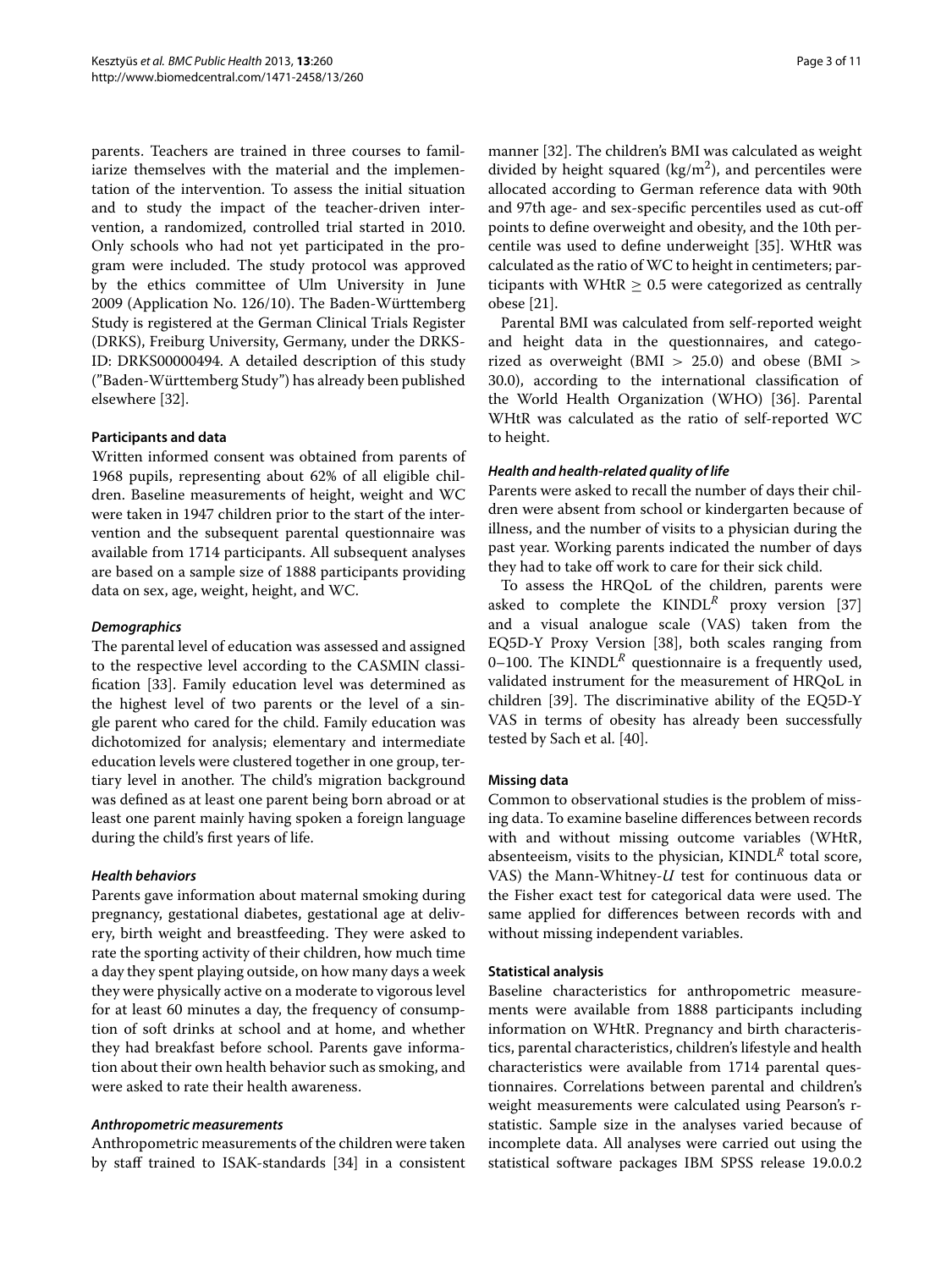for Windows (SPSS Inc, Chicago, IL, USA) and R release 2.13.0 for Windows [\(http://cran.r-project.org\)](http://cran.r-project.org).

#### *Differences between WHtR groups*

Differences between the WHtR groups for all variables were tested (according to scale level and distribution of the data) using Fisher's exact test for categorical data and Mann-Whitney-*U* test for continuous data. The significance level was set at *α <* 0.05 for two-sided tests.

#### *Analysis of differences in health-related quality of life*

Mean values of EQ5D-Y VAS, and KINDL*<sup>R</sup>* total score and subscale scores were compared between WHtR groups. Because of the marginal non-normality of the underlying distributions, the Mann-Whitney-*U* test was applied to determine differences.

#### *Analysis of absenteeism*

The number of children's sick days was dichotomized by the median value of 5 days into a group with a lower amount of sick days ( $\leq$  5) and a group with a higher amount of sick days (*>* 5), because of the non-classifiable distribution of this variable. Stepwise backward elimination was used in the logistic regression to identify factors associated with sick days, and to compute adjusted odds ratios and 95% confidence intervals (95% CI).

## **Results**

#### **Baseline characteristics**

The mean age of the included first and second grade children was  $7.1 \pm 0.6$  years, ranging from 5.4–9.8 years, and 51.2% were boys. Table [1](#page-4-0) presents the characteristics of the participants, including information about missing values. Significant differences between the WHtR groups were found for a number of variables. There were more children with a migration background in the group with high WHtR (*p <* 0.001). BMI, BMI percentile and WC were higher in the high WHtR group (*p <* 0.001), with no underweight and fewer normal weight but more overweight and obese children in the high WHtR group (*p <* 0.001). More mothers had smoked during pregnancy (*p <* 0.01) and children were less often breastfed in the high WHtR group (*p <* 0.05). Children with a high WHtR more often had a single parent ( $p < 0.05$ ) and a lower family education level (*p <* 0.01). Parental overweight and smoking were more often present in the high WHtR group ( $p < 0.001$ ). Maternal WHtR was higher ( $p < 0.001$ ) in the high WHtR group, as was paternal WHtR  $(p < 0.01)$ . Absenteeism from school ( $p < 0.001$ ) and the number of visits to a physician ( $p < 0.05$ ) were higher in the high WHtR group. Children in the high WHtR group were less often rated as sportingly active ( $p < 0.05$ ), more often consumed soft drinks outside school ( $p < 0.01$ ) and more often had no breakfast before school (*p <* 0.001). Figure [1](#page-5-0)

illustrates the differences in the distributions of absenteeism between the two WHtR groups using box and whisker plots. Maternal and paternal BMI correlated with children's BMI ( $r = 0.28$  and 0.25, respectively), and maternal and paternal WHtR were associated with children's WHtR ( $r = 0.21$  and 0.17, respectively, all  $p < 0.01$ ).

#### **Missing data**

Participants with missing data in the outcome variables were significantly more likely to have a migration background. Their working mothers stayed at home more often to care for their sick child, they were less often breastfed, had lower family education level, their mothers were more often overweight and smoked, they were less often categorized as sportingly active, they consumed soft drinks more often at school and at home and had breakfast less often before school.

Participants with missing data in the independent variables differed significantly in the KINDL*<sup>R</sup>* total score, had more days of absence from school, their working mothers stayed at home more often to care for their sick child, they had more visits to a physician, they more often had a migration background, and their mothers were more likely to have smoked during pregnancy, they were less likely to have been breastfed, they were more likely to have a single parent and a lower family education level, parents smoked more often, they were less often sportingly active, and they consumed soft drinks at school more often.

For both groups, i.e., those with missing data in the outcome variables and those with missing data in the independent variables, there was a lower proportion of normal weight participants and higher proportion of underweight, overweight, obese and centrally obese participants.

#### **Health-related quality of life**

HRQoL measured by EQ5D-Y VAS was significantly lower in children with higher WHtR ( $p = 0.010$ ). These differences were also found in the KINDL*<sup>R</sup>* subscales 'school'  $(p = 0.038)$  and 'friends'  $(p = 0.029)$ . However, the KINDL*<sup>R</sup>* total score did not show lower values in children with central obesity. Table [2](#page-6-0) shows the mean values and standard deviations of the various measures. The differences in the underlying distributions of EQ5D-Y VAS ratings between the two WHtR groups are shown in the box and whisker plots of Figure [2.](#page-6-1)

## **Odds ratios from stepwise logistic regression analysis of higher level of child absenteeism**

All variables included in Table [1,](#page-4-0) except HRQoL because of its mutual relationship with the outcome variable, were tested for significant association with child absenteeism in a logistic regression model using stepwise backward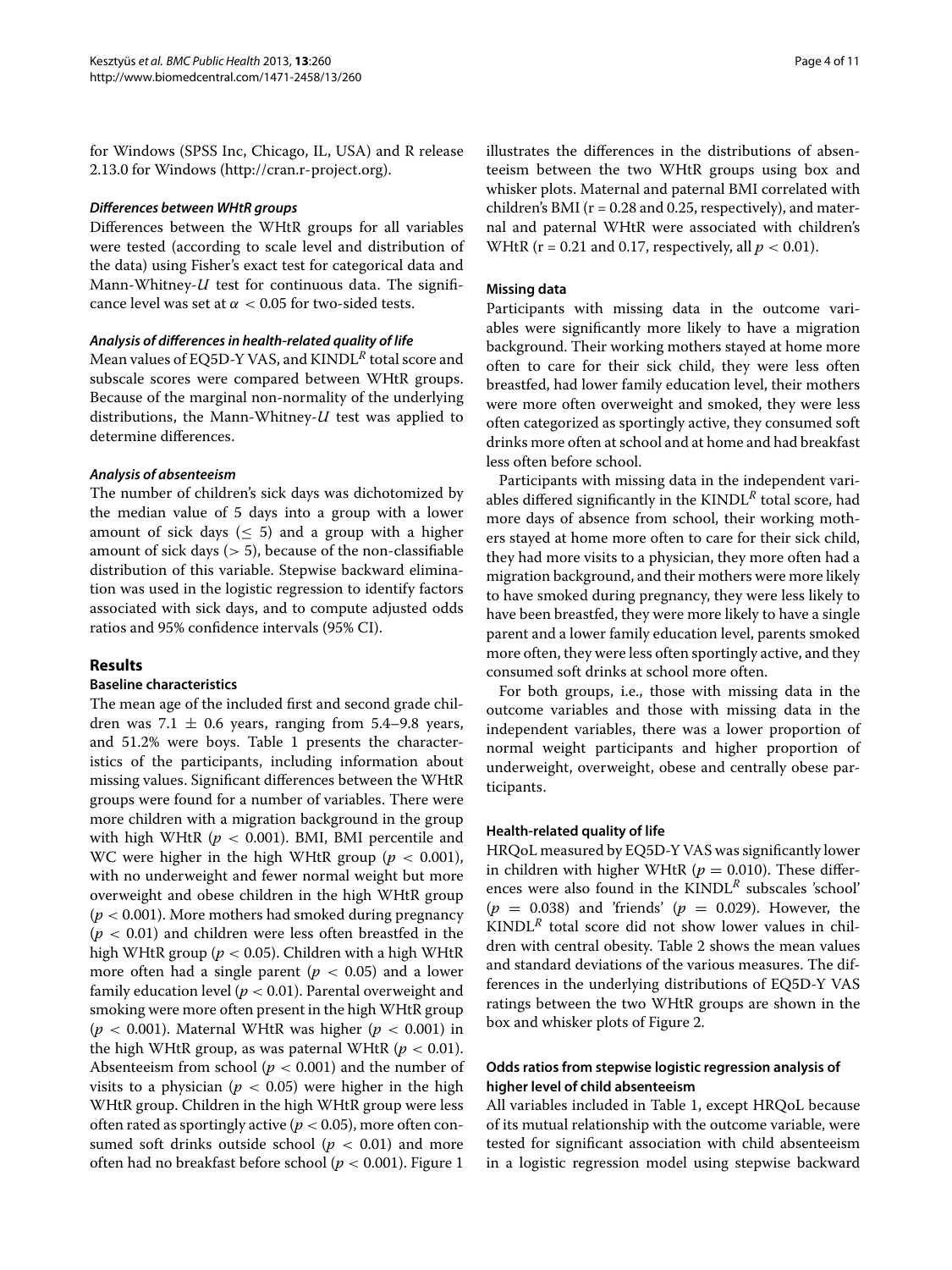## **Table 1 Baseline characteristics of participants by WHtR**

<span id="page-4-0"></span>

|                                        | <b>Missing</b> | WHtR $< 0.5$   | WHtR $\geq$ 0.5  |  |
|----------------------------------------|----------------|----------------|------------------|--|
|                                        | values         | $n = 1730$     | $n = 158$        |  |
| Boys, n (%)                            | 0              | 894 (51.7)     | 73 (46.2)        |  |
| Age, years [m (sd)]                    | $\mathbf 0$    | 7.07 (0.63)    | 7.16(0.71)       |  |
| Migration, %                           | 293            | 30.4           | 48.3***          |  |
| Anthropometric measures                |                |                |                  |  |
| BMI, $kg/m2$ [m (sd)]                  | 0              | 15.57 (1.42)   | 21.00 (2.76)***  |  |
| BMI, percentile [m (sd)]               | 0              | 44.85 (25.29)  | 94.23 (7.62)***  |  |
| WC, cm [m (sd)]                        | 0              | 54.37 (3.83)   | 68.86 (7.74)***  |  |
| Underweight, %                         | 0              | 8.6            | $()***$          |  |
| Normalweight, %                        | 0              | 88.0           | $17.1***$        |  |
| Overweight, %                          | 0              | 3.2            | 32.9***          |  |
| Obesity, %                             | 0              | 0.2            | $50.0***$        |  |
| Pregnancy and birth characteristics    |                |                |                  |  |
| Week of gestation, [m (sd)]            | 291            | 39.12 (2.04)   | 38.99 (2.23)     |  |
| Gestational diabetes, %                | 247            | 3.8            | 7.3              |  |
| Birth weight, gr [m (sd)]              | 226            | 3328.0 (561,7) | 3309.4 (558.3)   |  |
| Smoking during pregnancy, %            | 238            | 9.5            | $19.0***$        |  |
| Breastfeeding, %                       | 236            | 84.2           | $76.4*$          |  |
| <b>Parental characteristics</b>        |                |                |                  |  |
| Single parent, %                       | 262            | 10.0           | $17.4*$          |  |
| Tertiary family education level, %     | 365            | 33.4           | $16.5***$        |  |
| Maternal overweight/obesity, %         | 357            | 29.1           | 55.8***          |  |
| Paternal overweight/obesity, %         | 457            | 59.5           | 78.6***          |  |
| Maternal WHtR, [m (sd)]                | 793            | 0.50(0.07)     | $0.54(0.09)$ *** |  |
| Paternal WHtR, [m (sd)]                | 876            | 0.54(0.07)     | $0.57(0.10)*$    |  |
| Smoking (mother), %                    | 281            | 19.4           | 37.5***          |  |
| Smoking (father), %                    | 349            | 28.2           | $51.8***$        |  |
| Maternal health awareness, %           | 282            | 58.9           | 55.9             |  |
| Paternal health awareness, %           | 388            | 44.8           | 45.4             |  |
| Lifestyle and health characteristics   |                |                |                  |  |
| Absenteeism at kindergarten/school     |                |                |                  |  |
| because of illness last year, [m (sd)] | 335            | 6.84(6.70)     | 9.05 (6.70)***   |  |
| Mothers absenteeism at work because    |                |                |                  |  |
| of child's illness last year, [m (sd)] | 823            | 2.53(4.07)     | 3.16(6.91)       |  |
| Fathers absenteeism at work because    |                |                |                  |  |
| of child's illness last year, [m (sd)] | 1053           | 0.56(3.72)     | 0.92(2.33)       |  |
| Number of visits to a physician        |                |                |                  |  |
| last year, [m (sd)]                    | 348            | 2.91 (2.88)    | 3.58 (3.82)*     |  |
| Sporting activity, %                   | 289            | 88.4           | $81.1*$          |  |
| Playing outside > 60 min/day, %        | 293            | 69.1           | 63.9             |  |
| $\geq$ 4 times a week active for       |                |                |                  |  |
| $\geq 60$ min/day, %                   | 316            | 27.1           | 27.8             |  |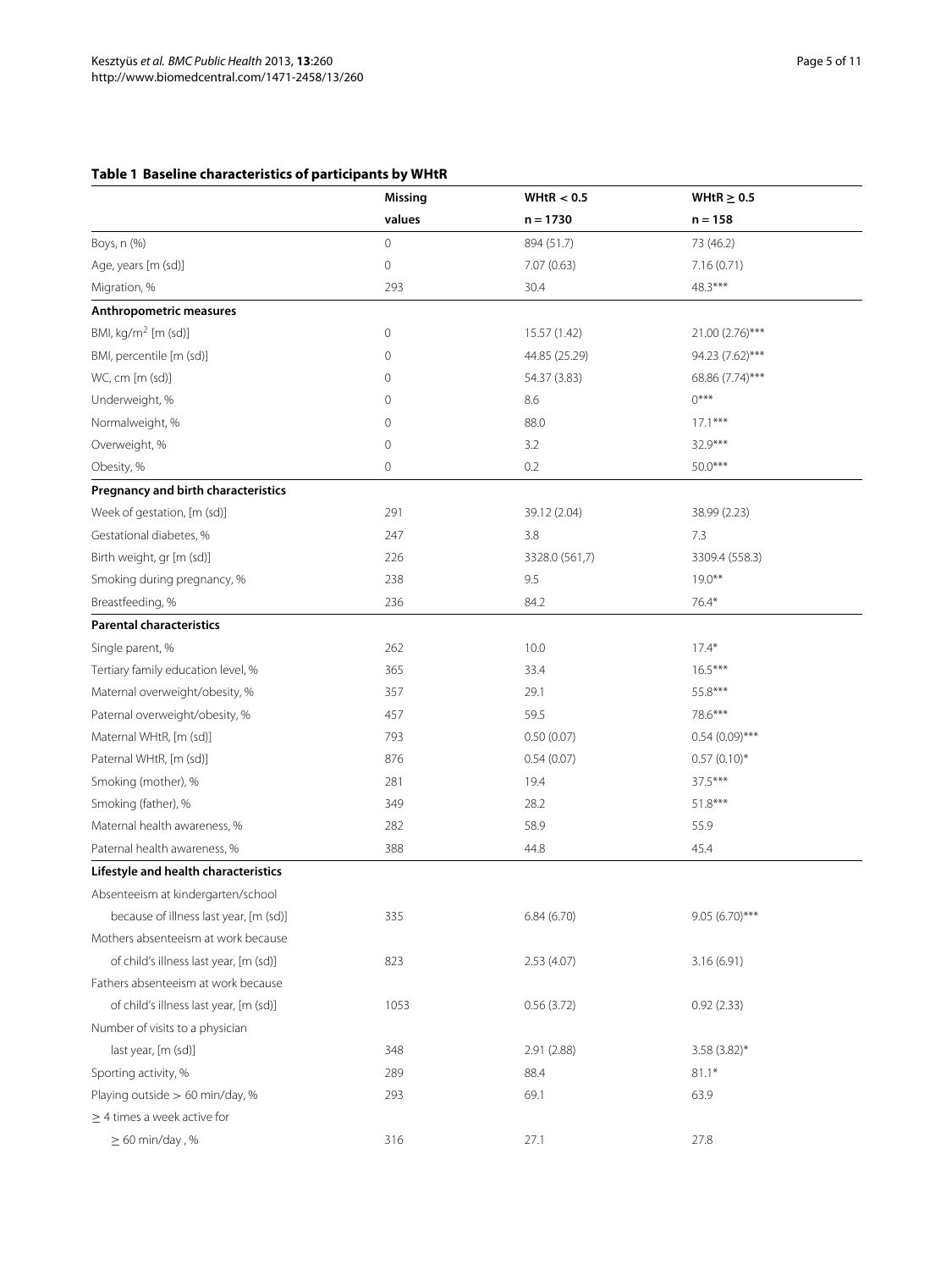| Soft drinks consumption $> 1$ time/week |     |      |           |  |
|-----------------------------------------|-----|------|-----------|--|
| at school, %                            | 273 | 7.4  | 10.7      |  |
| outside of school, %                    | 272 | 24.0 | $35.6***$ |  |
| No breakfast before school, %           | 235 | 1.8  | $25.2***$ |  |

#### **Table 1 Baseline characteristics of participants by WHtR** *(Continued)*

m (sd), mean value (standard deviation).

\*\*\* *p <* 0.001, \*\* *p <* 0.01, \* *p <* 0.05.

elimination. The final model consisted of age (years), WHtR ( $\geq$  0.5), physical activity ( $\geq$  60 for at least 4 days a week), migration background, tertiary family education level and high level of maternal health awareness. Parental weight status and WHtR were excluded to avoid collinearity with children's weight status and WHtR, and allow use of parental health awareness as a more direct measure of parental health behavior. Unadjusted and adjusted odds ratios and confidence intervals are reported in Table [3.](#page-8-9) Age ( $p < 0.001$ ), physical activity ( $p = 0.001$ ), tertiary family education level ( $p = 0.001$ ), and high level of maternal health awareness ( $p = 0.049$ ) were associated with a lower level of child absenteeism. In addition, WHtR (*p* = 0.010), and migration background  $(p = 0.001)$  were associated with a higher level of child absenteeism.

## **Discussion**

## **Critical interpretation and meaning**

Children with central obesity in this cross-sectional study showed higher rates of school absenteeism, more visits to a physician, and lower HRQoL. Central obesity and migration status increased the odds of children having more than 5 days of sickness absence to 182%, and 155%,

<span id="page-5-0"></span>

respectively. On the other hand, regular physical activity ( $\geq 60$  min/day for at least 4 days a week) reduced the odds of a higher level of absence by 52%. Further factors reducing the odds of a high level of sickness absence were age (92% lower odds per year), maternal health awareness (25% lower odds) and family education level (47% lower odds). Regarding a higher level of sick days, parents of centrally obese children recalled significantly more visits to a physician than parents of children without central obesity. In addition, children with central obesity showed significantly lower scores for HRQoL, EQ5D-Y VAS as well as KINDL*<sup>R</sup>* subscales 'friends' and 'school'.

With regard to WHtR, no German reference data were available for the age group presented here. However, the overweight and obesity rates found in this study (5.7% and 4.4%, respectively) for children in Baden-Württemberg entering elementary school differed only marginally from the data of the reference groups collected from 1985 to 1999 [\[35\]](#page-9-22). Nonetheless, it is to be feared that the increase in BMI and WHtR in first and second graders has just started, as the data of the KiGGS study implied [\[7\]](#page-8-3). Because of the close relationship between WHtR and health risks, mainly cardiometabolic risks [\[22\]](#page-9-11), this trend needs to be stopped. According to data published by the WHO, cardiovascular diseases are the leading cause of death in the world and diabetes mellitus is among the top ten causes in middle and high income countries [\[41\]](#page-9-28). In the present study, signs of morbidity, such as higher rates of absenteeism, more visits to a physician, and lower HRQoL could already be measured in primary school children.

More frequent visits to a physician imply higher health care expenses for centrally obese children. This is consistent with findings from Germany and the Netherlands, which found that obese children had significantly higher physician costs and a higher probability of being high utilizers of health care services [\[8\]](#page-8-7). Furthermore, Wijga et al. reported that childhood obesity was significantly associated with more visits to the general practitioner [\[9\]](#page-8-8).

The present results indicated that parent-rated child HRQoL in the EQ5D-Y VAS was at a high level for both, centrally obese children and non-obese children. The rating for the KINDL*<sup>R</sup>* total score, however, tended to be slightly higher than in the age-related reference group in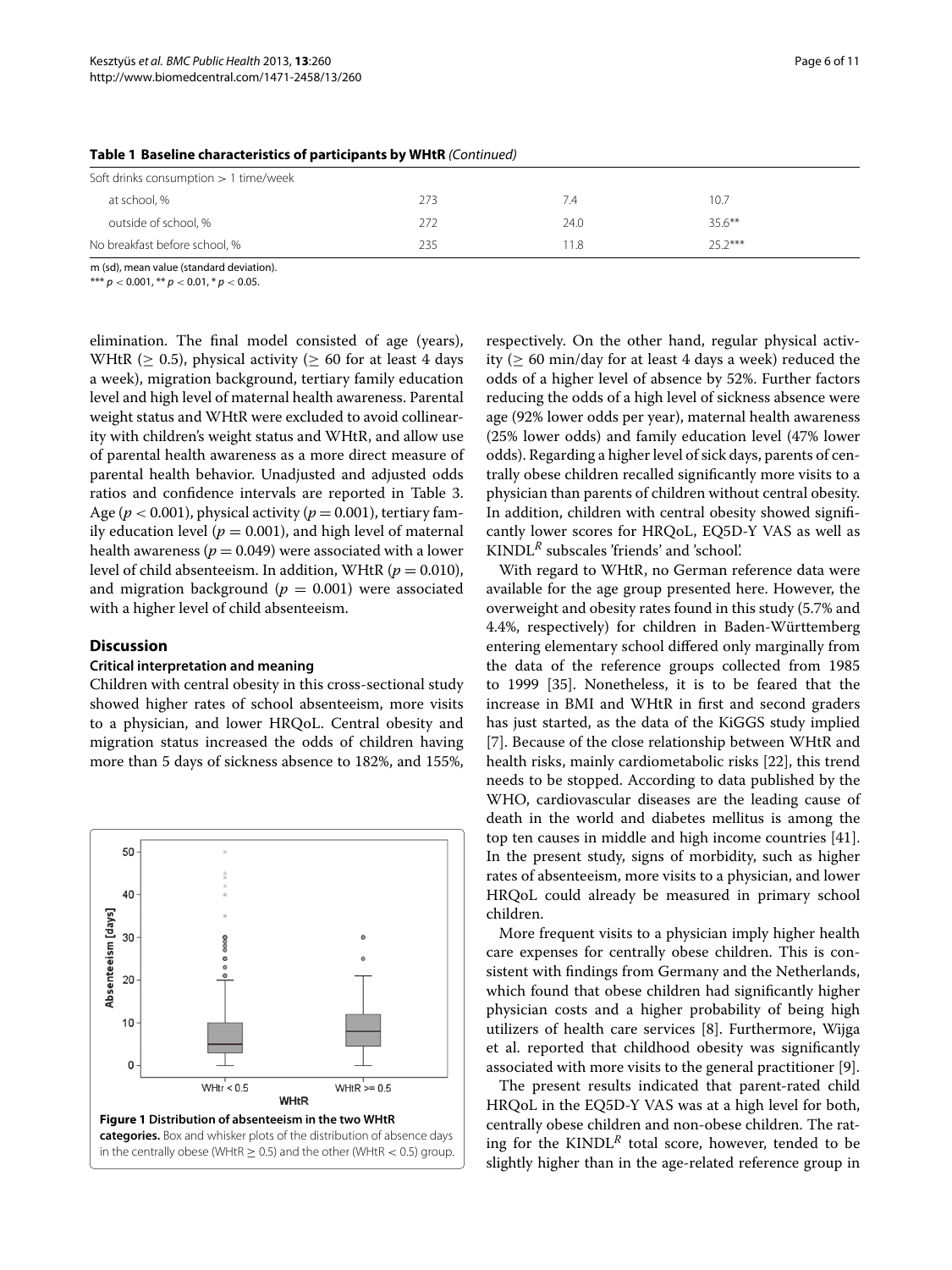<span id="page-6-0"></span>

|                                        | <b>Missing</b> | WHtR $< 0.5$  | WHtR $\geq$ 0.5  |
|----------------------------------------|----------------|---------------|------------------|
|                                        | values         | $n = 1730$    | $n = 158$        |
|                                        |                | $m$ (sd)      | $m$ (sd)         |
| EQ5D-Y VAS                             | 261            | 91.63 (9.71)  | 88.12 (13.24)*** |
| KINDL <sup>R</sup> physical well-being | 276            | 83.72 (13.43) | 81.49 (14.10)    |
| $KINDLR$ psychological well-being      | 265            | 84.88 (11.10) | 82.71 (13.16)    |
| KINDL <sup>R</sup> self-esteem         | 226            | 74.01 (13.23) | 74.69 (13.27)    |
| KINDL $R$ family                       | 242            | 80.33 (12.27) | 79.06 (15.64)    |
| KINDL $^R$ friends                     | 264            | 78.29 (12.05) | 75.38 (13.44)*   |
| KINDL $^R$ school                      | 223            | 82.47 (14.35) | 79.93 (14.12)*   |
| KINDL <sup>R</sup> total score         | 351            | 80.72 (8.45)  | 79.47 (9.04)     |

## **Table 2 Children's health-related quality of life by WHtR**

m (sd), mean value (standard deviation).

\*\*\* *p <* 0.001, \*\* *p <* 0.01, \* *p <* 0.05.

the above-mentioned KiGGS study (80.6 vs. 79.0) [\[42\]](#page-10-0). Lower HRQoL found in the subscales 'school' and 'friends' may be related to more visible signs of central obesity such as a large belly, and children can be very cruel in pointing out what makes other children different from themselves [\[43\]](#page-10-1). Lower values in the KINDL<sup>R</sup> subscale 'friends' for overweight children have already been found in a previous study [\[19\]](#page-9-8). Another reason for lower values in the subscales 'school' and 'friends' may be the stigmatization of overweight and obese children, with negative social and emotional consequences [\[44\]](#page-10-2). Additionally, central obesity may slow down children or discourage them from taking part in active play during break time and physical education lessons [\[45\]](#page-10-3).

<span id="page-6-1"></span>

The strongest factor associated with a higher level of sickness absence besides age was central obesity, according to WHtR beyond the cut-off point. Children's physical activity level was another modifiable factor identified in this study. According to Kim and Lee, leisure time physical activity is associated with abdominal obesity in youth [\[46\]](#page-10-4), so it is understandable that both variables were significantly associated with higher levels of sickness absence. Furthermore, many authors have already addressed physical activity as an important determinant of physical and psychological health, suggesting a dose-response relationship in observational studies with more physical activity resulting in greater health benefits [\[47,](#page-10-5)[48\]](#page-10-6). Maternal health awareness, a further modifiable factor identified in the present research, may directly influence a child's health, as the mother usually is the most important care giver in maintaining the well-being of the child for whom she cares. Migration status and family education level are unchangeable components, and both are also known risk factors for childhood overweight and obesity [\[49\]](#page-10-7). Migration and lower levels of education may lead to less concern about health behaviors, resulting in a greater chance of more sick days. Age is constantly increasing and as children grow older, their immune system is believed to grow stronger so that their parents may have fewer concerns about their health.

BMI and age- and sex-adjusted BMI percentiles, in contrast to WHtR, showed no significant relationship with a higher level of sickness absence. This finding correlates with a study of more than 20 000 workers in Belgium where central abdominal fatness, but not BMI, was found to be an independent predictor of sick leave [\[50\]](#page-10-8). Rappaport et al. found that race and poverty appeared to affect absences to a greater extent than overweight and obesity as classified by BMI in Philadelphian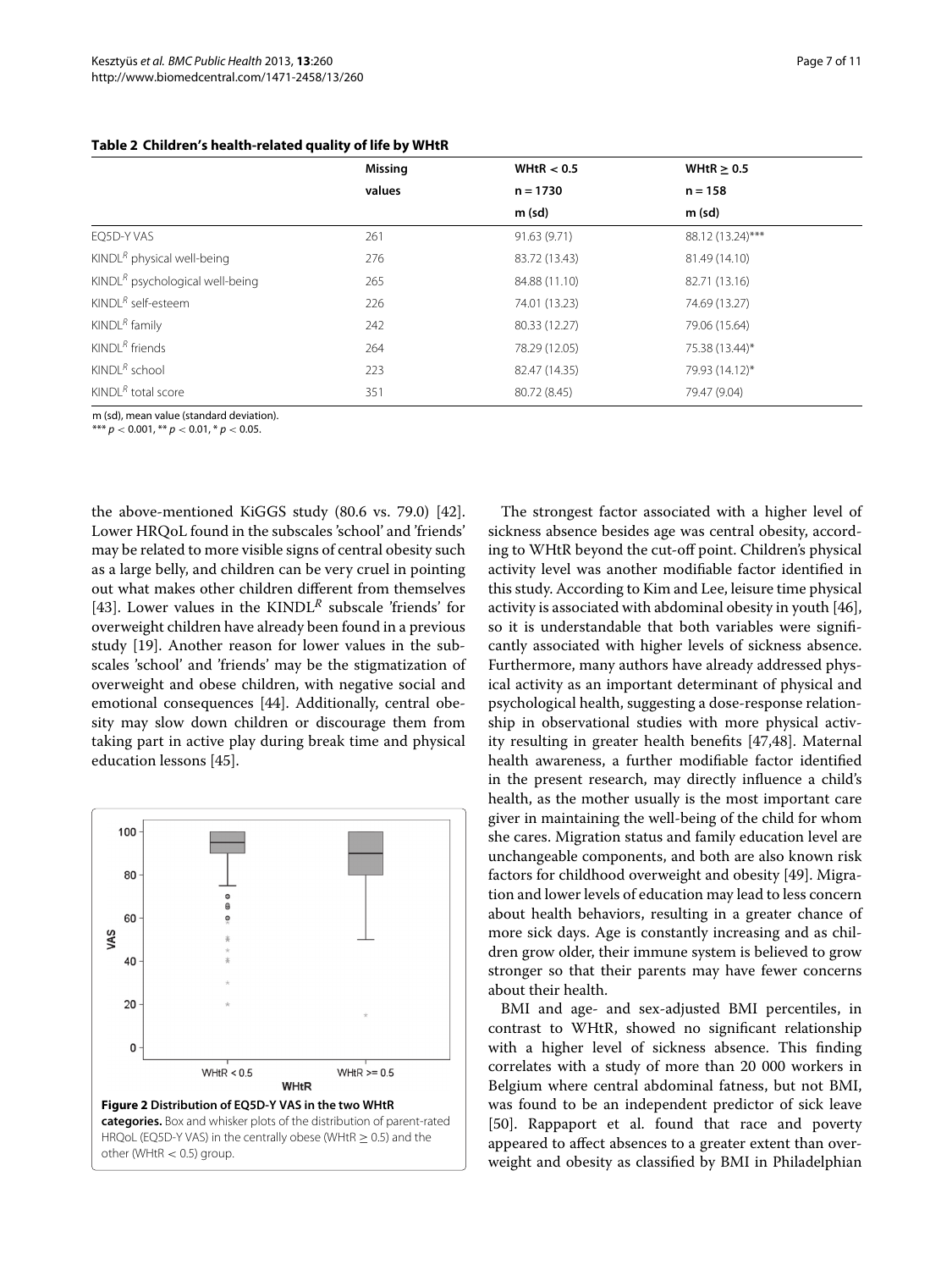school children, grades 1–12 [\[10\]](#page-9-0). Baxter et al. did not find significant relationships between absenteeism and ageand sex-specific BMI percentiles, and socio economic status, but found a significant inverse relationship between absenteeism and academic achievement in fourth grade children [\[11\]](#page-9-1). Obesity was significantly associated with a lower general health score, more visits to a physician, more school absenteeism and more health-related limitations in a Dutch study with 8-year old children [\[9\]](#page-8-8). These heterogeneous findings underscore the need for further investigation of the relationship between anthropometric measures and absenteeism.

Central obesity seems to encapsulate the health risks of obesity [\[51\]](#page-10-9), otherwise one would not expect to find the reported associations at an early stage in such a young population. Children starting school are subjected to a change of lifestyle with increasing sedentary behavior and decreasing physical activity levels [\[52\]](#page-10-10), because of the essential demands of the current character of schooling. Higher levels of sickness absence are substantially consistent with lower levels of HRQoL and do not need to be explained any further. Thus, by promoting physical activity in school and reducing time spent sedentary, central obesity may be reduced as well as sick days, and consequently HRQoL may be increased.

## **Strengths and limitations**

One strength of the study presented in this article is the inclusion of a complete federal state of Germany. Spread over the entire territory of the state of Baden-Wurttemberg, a school-based health-promotion ¨ program, developed and disseminated by Ulm University Medical Center, was evaluated in fall 2010 and 2011. Teachers of 157 classes with 1968 pupils at 84 schools decided to take part in this study. Data from all parts of the state could be collected to provide a descriptive picture of the situation of primary school children today. Another strength is the quality of the target group's anthropometric measurements according to ISAK-standards. A further strength is the high return rate of parental questionnaires (87%). In addition, the application of two independent instruments for the assessment of children's HRQoL enabled differentiated valuation. The EQ5D-Y VAS offers an overall measure of global health whereas the  $KINDL^R$  results in a profile of HRQoL, allowing the examination of aspects such as physical and emotional well-being, self-esteem, family, friends and school.

There are restrictions in an observational study compared with a clinical study, and the present research shows some limitations concerning missing data and selection bias. Missing data in various variables diminished the number of subjects in the logistic regression from 1888 to 1331 (70.5%). Missing data may have led to a form of selection bias but, in the best case, would only lessen the precision of the study [\[53\]](#page-10-11), and according to the differences observed in the analyses of missing data in this study, would have underestimated the scale and significance of the results. As the analysis of missing data implied, participants with missing data predominantly showed an unfavorable profile in the critical variables: higher proportion of migrants, lower family education level, more absence of working mothers, children less often sportingly active and a higher proportion of mothers who smoked. If those participants could have been included in the analysis, this probably would have meant stronger evidence for the present results.

Another limitation concerns the quality of the parentreported data. Parents may retrospectively have forgotten the actual number of days their child could not go to school or kindergarten during the past year because of illness, and the correct number of visits to a physician, especially if they had more than one child. Parents selfreported weight, height and WC may also have been less exact than the according-to-protocol anthropometric measurements of their children. Physical activity patterns of the children asked in the parental questionnaire were only vague approximations of real activity levels measured by accelerometers as the objective method of choice. Furthermore, pediatric HRQoL based on a proxy perspective is controversial, but analysis of the KINDL*<sup>R</sup>* revealed an acceptable accordance between parental and child reports [\[37\]](#page-9-24). Whenever possible, both sources of information should be used. Since more than half of the children in this study were aged 7 years and younger, and had just started school, the researchers abstained data from selfreported HRQoL in the baseline measurements in 2010. All teachers opted in voluntarily and were likely to be engaged in health-promotion from the outset, thus it can be assumed that the study population differed from the basic population. The teachers would particularly influence longitudinal data and effects, but were likely to have less influence on this cross-sectional baseline analysis.

## **Conclusions**

Considering all the consequences of the overweight and obesity epidemic, and the fact that the development of overweight starts in childhood, the early introduction of preventive measures for all subjects at risk, which means all children exposed to a modern lifestyle, is called for. The impact of central obesity on health and HRQoL can already be seen in first and second grade school children before or at the very start of the upward trend in weight gain [\[7\]](#page-8-3). Also higher rates of school absenteeism, like those found in the present study, are associated with lower academic achievement [\[11\]](#page-9-1). Moreover, childhood obesity is generally associated with lower parental education level and socio-economic status [\[6](#page-8-2)[-8\]](#page-8-7), thus without early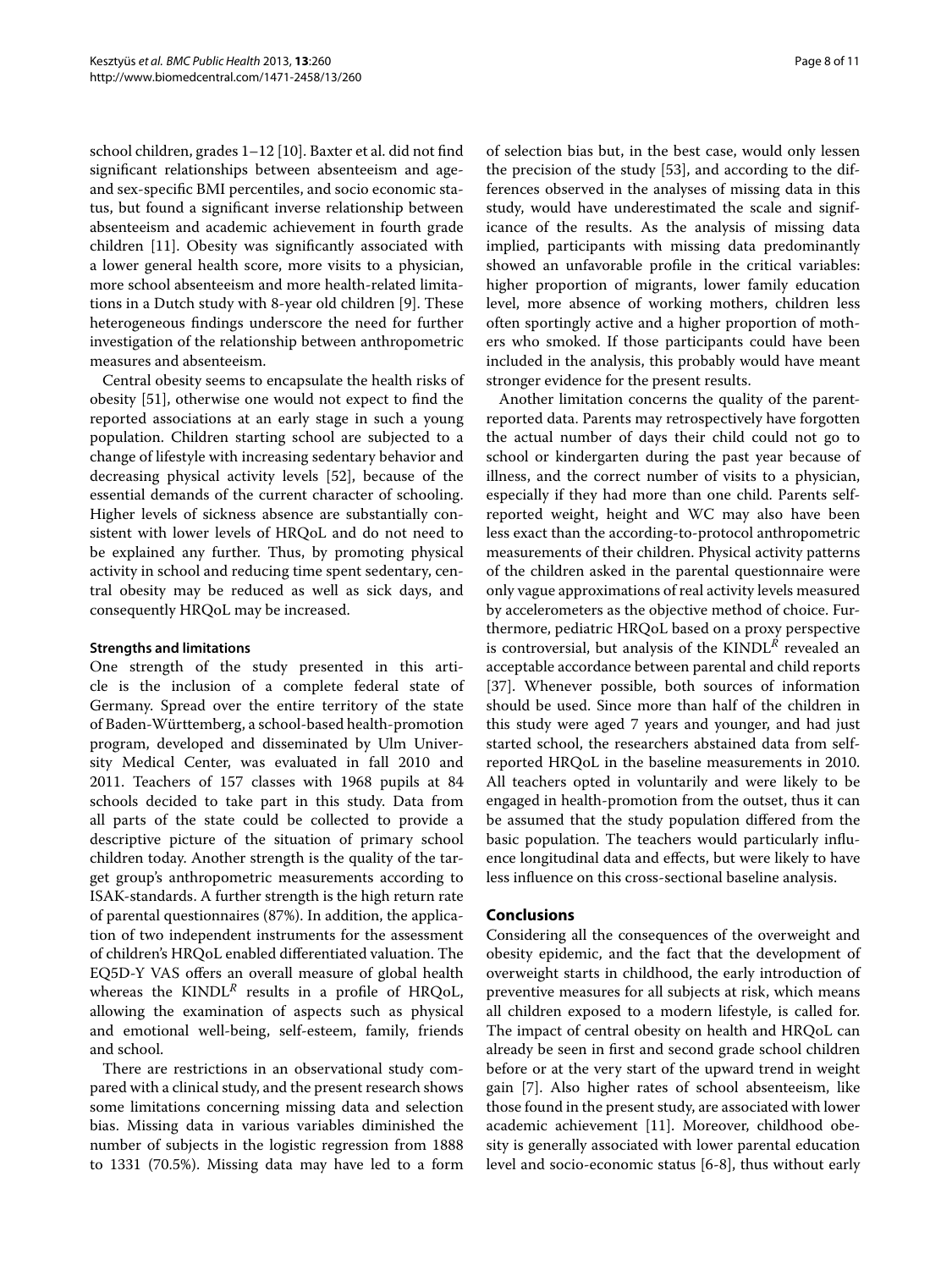<span id="page-8-9"></span>

| Table 3 Odds ratios for a higher level of child absenteeism |  |
|-------------------------------------------------------------|--|
|-------------------------------------------------------------|--|

| $n = 1331$                                               | crude OR | 95% CI       | adjusted OR <sup>a</sup> | 95% CI       |
|----------------------------------------------------------|----------|--------------|--------------------------|--------------|
| Age [years]                                              | 0.56     | [0.48; 0.67] | 0.52                     | [0.43; 0.63] |
| WHtR $> 0.5$                                             | 2.15     | [1.44; 3.23] | 1.82                     | [1.16; 2.85] |
| $\geq$ 60 min/day physical activity $\geq$ 4 days a week | 0.67     | [0.53; 0.85] | 0.66                     | [0.51; 0.85] |
| Migration background                                     | .44      | [1.14; 1.81] | 1.55                     | [1.20; 1.99] |
| Tertiary family education level                          | 0.65     | [0.52; 0.82] | 0.68                     | [0.54; 0.87] |
| High level of maternal health awareness                  | 0.82     | [0.67; 1.01] | 0.80                     | [0.63; 0.99] |

OR (odds ratio), CI (confidence interval).

aAdjusted for the listed variables in this table as a result of stepwise backward elimination in a logistic regression model.

school-based measures it may become a vicious cycle of obesity and low education attainment [\[54\]](#page-10-12). Primary school children, especially prepubertal children, may still be in a more impressionable phase with a good chance of establishing a healthy lifestyle, for example because parents have a greater amount of control regarding food choices inside and outside the home [\[55\]](#page-10-13). Because it would involve much effort and cost for governmental authorities or health authorities to directly provide health information for each family, a cost-effective solution to teach children sustainable healthy living is to include health education into the regular curriculum in schools, especially in primary schools and to address parents as well. Teachers are key players and need to receive a science-based education emphasizing health promotion and health awareness at university to enable them to embed health education in the everyday routine of any type of school, thus implementing the request of the EU for "health in all policies" [\[56\]](#page-10-14). More research, preferably from representative unbiased samples, is needed to examine the association between school absenteeism, HRQoL and central obesity.

#### **Competing Interests**

The authors declare that they have no competing interests.

#### **Authors' contributions**

DK, TW, SKO, AS, SKE, and other members of the research group planned and organized the Baden-Wurttemberg study, and were involved in carrying out ¨ the measurements in fall 2010. DK performed the statistical analyses, and JD provided expert advice. JMS is the director of the program "Komm mit in das gesunde Boot - Grundschule" and principal investigator of the Baden-Württemberg Study. DK drafted the manuscript. TW, SKO, AS, SKE, RK, and JMS revised the manuscript drafts. All authors have read and approved the final version of the manuscript.

#### **Authors' information**

#### **Members of the "Komm mit in das gesunde Boot - Grundschule" -**

**Research Group** Susanne Brandstetter, Clemens Drenowatz, Jens Dreyhaupt, Nanette Fischbach, Eva Maria Friedemann, Verena Hundsdörfer, Melina Klepsch, Dorothea Kesztyüs, Sarah Kettner, Benjamin Koch, Susanne Kobel, Ileana Limberger, Dmytro Prokopchuk, Anja Schreiber, Sabrina Sufeida, Olivia Wartha, Martina Wiedom, Tamara Wirt, Rainer Muche, Tina Seufert, Jürgen Michael Steinacker.

#### **Acknowledgements**

The program "Komm mit in das gesunde Boot - Grundschule" is financed by the Baden-Württemberg Stiftung. The Baden-Württemberg Stiftung had no influence on the content of the manuscript. We would like to thank all who support the program, especially the teachers who work as trainers and all teachers who have completed the training course and are using the teaching materials. Special thanks to all student assistants who were involved in the performance of measurements, and S. Sufeida for data management. Thanks to all members of the "Komm mit in das gesunde Boot - Grundschule" research group for their input. Finally, we thank the teachers, pupils and their parents who participated in the Baden-Württemberg Study.

#### **Author details**

<sup>1</sup> Division of Sports and Rehabilitation, Department of Internal Medicine II, Ulm University Medical Center, Frauensteige 6, 89075 Ulm, Germany. <sup>2</sup>Institute of Epidemiology and Medical Biometry, Ulm University, Ulm, Germany. <sup>3</sup> Department of Psychiatry II, Ulm University, Günzburg, Germany.

#### Received: 24 May 2012 Accepted: 5 March 2013 Published: 22 March 2013

#### **References**

- <span id="page-8-0"></span>1. Cawley J: **The economics of childhood obesity.** Health Aff (Millwood) 2010, **29**(3):364–371. [\[http://dx.doi.org/10.1377/hlthaff.2009.0721\]](http://dx.doi.org/10.1377/hlthaff.2009.0721)
- <span id="page-8-4"></span>2. Trasande L, Chatterjee S: **The impact of obesity on health service utilization and costs in childhood.** Obesity (Silver Spring) 2009, **17**(9):1749–1754. [\[http://dx.doi.org/10.1038/oby.2009.67\]](http://dx.doi.org/10.1038/oby.2009.67)
- <span id="page-8-5"></span>3. Trasande L, Liu Y, Fryer G, Weitzman M: **Effects of childhood obesity on hospital care and costs, 1999–2005.** Health Aff (Millwood) 2009, **28**(4):w751–w760. [\[http://dx.doi.org/10.1377/hlthaff.28.4.w751\]](http://dx.doi.org/10.1377/hlthaff.28.4.w751)
- <span id="page-8-6"></span>4. Hering E, Pritsker I, Gonchar L, Pillar G: **Obesity in children is associated with increased health care use.** Clin Pediatr (Phila) 2009, **48**(8):812–818. [\[http://dx.doi.org/10.1177/0009922809336072\]](http://dx.doi.org/10.1177/0009922809336072)
- <span id="page-8-1"></span>5. Lightwood J, Bibbins-Domingo K, Coxson P, Wang YC, Williams L, Goldman L: **Forecasting the future economic burden of current adolescent overweight: an estimate of the coronary heart disease policy model.** Am J Public Health 2009, **99**(12):2230–2237. [\[http://dx.doi.org/10.2105/AJPH.2008.152595\]](http://dx.doi.org/10.2105/AJPH.2008.152595)
- <span id="page-8-2"></span>6. Wardle J, Brodersen NH, Cole TJ, Jarvis MJ, Boniface DR: **Development of adiposity in adolescence: five year longitudinal study of an ethnically and socioeconomically diverse sample of young people in Britain.** BMJ 2006, **332**(7550):1130–1135. [\[http://dx.doi.org/10.1136/](http://dx.doi.org/10.1136/bmj.38807.594792.AE) [bmj.38807.594792.AE\]](http://dx.doi.org/10.1136/bmj.38807.594792.AE)
- <span id="page-8-3"></span>7. Kurth BM, Schaffrath Rosario A: **[Overweight and obesity in children and adolescents in Germany]** Bundesgesundheitsblatt Gesundheitsforschung Gesundheitsschutz 2010, **53**(7):643–652. [\[http://dx.doi.org/10.1007/s00103-010-1083-2\]](http://dx.doi.org/10.1007/s00103-010-1083-2)
- <span id="page-8-7"></span>8. Wenig CM: **The impact of BMI on direct costs in Children and Adolescents: empirical findings for the German Healthcare System based on the KiGGS-study.** Eur J Health Econ 2012, **13:**39–50. [\[http://dx.doi.org/10.1007/s10198-010-0278-7\]](http://dx.doi.org/10.1007/s10198-010-0278-7)
- <span id="page-8-8"></span>9. Wijga AH, Scholtens S, Bemelmans WJE, de Jongste JC, Kerkhof M, Schipper M, Sanders EA, Gerritsen J, Brunekreef B, Smit HA: **Comorbidities of obesity in school children: a cross-sectional study**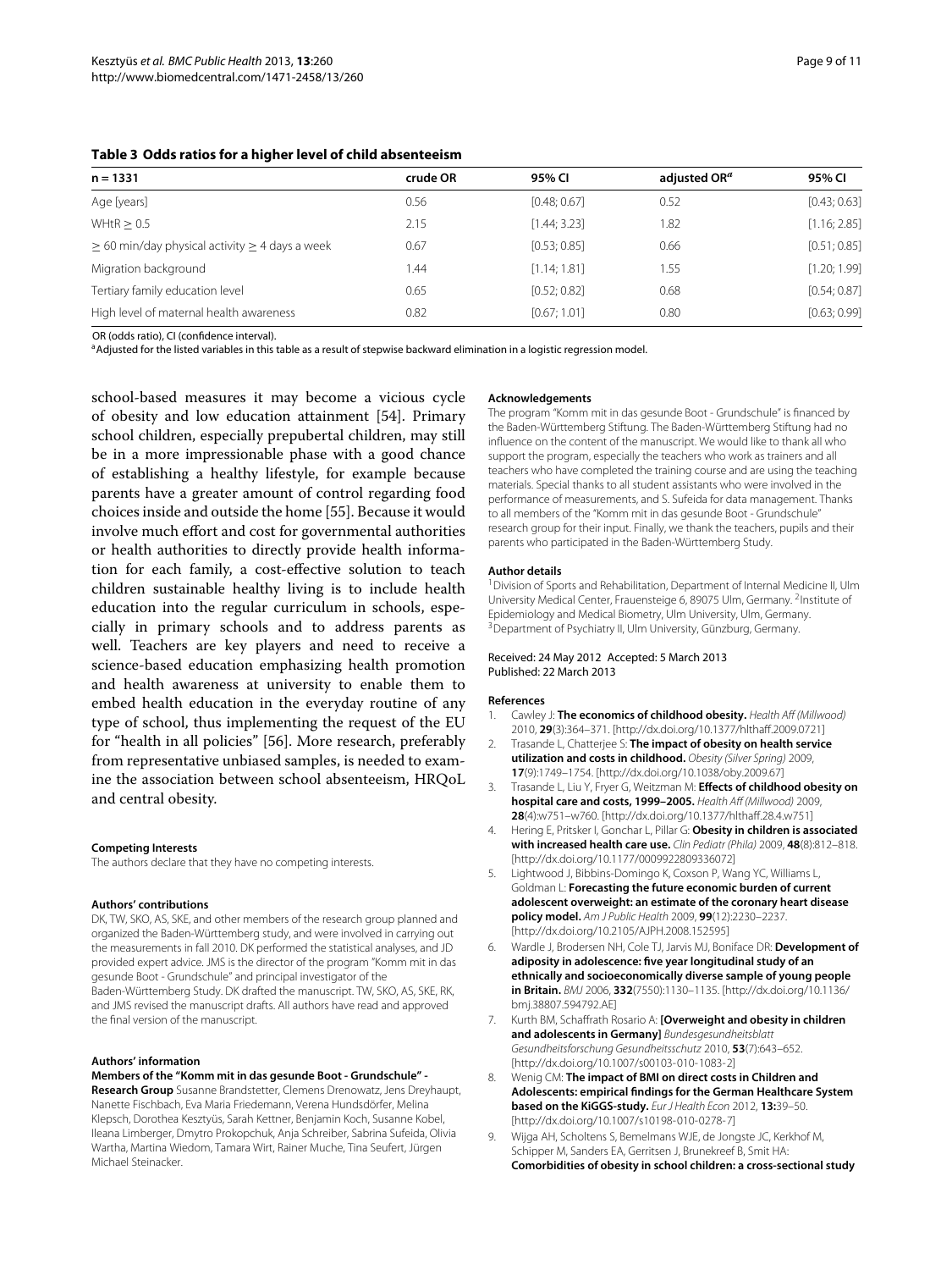**in the PIAMA birth cohort.** BMC Public Health 2010, **10:**184. [\[http://dx.](http://dx.doi.org/10.1186/1471-2458-10-184) [doi.org/10.1186/1471-2458-10-184\]](http://dx.doi.org/10.1186/1471-2458-10-184)

- <span id="page-9-0"></span>10. Rappaport EB, Daskalakis C, Andrel J: **Obesity and other predictors of absenteeism in Philadelphia school children.** J Sch Health 2011, **81**(6):341–344. [\[http://dx.doi.org/10.1111/j1746-1561.2011.00599.x\]](http://dx.doi.org/10.1111/j1746-1561.2011.00599.x)
- <span id="page-9-1"></span>11. Baxter SD, Royer JA, Hardin JW, Guinn CH, Devlin CM: **The relationship of school absenteeism with body mass index, academic achievement, and socioeconomic status among fourth-grade children.** J Sch Health 2011, **81**(7):417–423. [\[http://dx.doi.org/10.1111/j1746-1561.](http://dx.doi.org/10.1111/j1746-1561.2011.00610.x) [2011.00610.x\]](http://dx.doi.org/10.1111/j1746-1561.2011.00610.x)
- <span id="page-9-2"></span>12. Li Y, Raychowdhury S, Tedders SH, Lyn R, Fede ALD, Zhang J: **Association between increased BMI and severe school absenteeism among US children and adolescents: findings from a national survey, 2005–2008.** Int J Obes (Lond) 2012, **36**(4):517–523. [\[http://dx.doi.org/10.](http://dx.doi.org/10.1038/ijo.2012.15) [1038/ijo.2012.15\]](http://dx.doi.org/10.1038/ijo.2012.15)
- <span id="page-9-3"></span>13. Breitfelder A, Wenig CM, Wolfenstetter SB, Rzehak P, Menn P, John J, Leidl R, Bauer CP, Koletzko S, Röder S, Herbarth O, von Berg A, Berdel D, Krämer U, Schaaf B, Wichmann HE, Heinrich J, GINI-plus LISApSG: **Relative weight-related costs of healthcare use by children–results from the two German birth cohorts, GINI-plus and LISA-plus.** Econ Hum Biol 2011, **9**(3):302–315. [\[http://dx.doi.org/10.1016/j.ehb.2011.02.001\]](http://dx.doi.org/10.1016/j.ehb.2011.02.001)
- <span id="page-9-4"></span>14. Fontaine KR, Barofsky I: **Obesity and health-related quality of life.** Obes Rev 2001, **2**(3):173–182.
- <span id="page-9-5"></span>15. Hughes AR, Farewell K, Harris D, Reilly JJ: **Quality of life in a clinical sample of obese children.** Int J Obes (Lond) 2007, **31:**39–44. [\[http://dx.doi.org/10.1038/sj.ijo.0803410\]](http://dx.doi.org/10.1038/sj.ijo.0803410)
- 16. Pinhas-Hamiel O, Singer S, Pilpel N, Fradkin A, Modan D, Reichman B: **Health-related quality of life among children and adolescents associations with obesity.** Int J Obes (Lond) 2006, **30**(2):267–272. [\[http://dx.doi.org/10.1038/sj.ijo.0803107\]](http://dx.doi.org/10.1038/sj.ijo.0803107)
- <span id="page-9-6"></span>17. Tsiros MD, Olds T, Buckley JD, Grimshaw P, Brennan L, Walkley J, Hills AP, Howe PRC, Coates AM: **Health-related quality of life in obese children and adolescents.** Int J Obes (Lond) 2009, **33**(4):387–400. [\[http://dx.doi.](http://dx.doi.org/10.1038/ijo.2009.42) [org/10.1038/ijo.2009.42\]](http://dx.doi.org/10.1038/ijo.2009.42)
- <span id="page-9-7"></span>18. Ravens-Sieberer U, Erhart M, Wille N, Wetzel R, Nickel J, Bullinger M: **Generic health-related quality-of-life assessment in children and adolescents: methodological considerations.** Pharmacoeconomics 2006, **24**(12):1199–1220.
- <span id="page-9-8"></span>19. Arif AA, Rohrer JE: **The relationship between obesity, hyperglycemia symptoms, and health-related quality of life among Hispanic and non-Hispanic white children and adolescents.** BMC Fam Pract 2006, **7:**3. [\[http://dx.doi.org/10.1186/1471-2296-7-3\]](http://dx.doi.org/10.1186/1471-2296-7-3)
- <span id="page-9-9"></span>20. Ashwell M, Hsieh SD: **Six reasons why the waist-to-height ratio is a rapid and effective global indicator for health risks of obesity and how its use could simplify the international public health message on obesity.** Int J Food Sci Nutr 2005, **56**(5):303–307. [\[http://dx.doi.org/10.](http://dx.doi.org/10.1080/09637480500195066) [1080/09637480500195066\]](http://dx.doi.org/10.1080/09637480500195066)
- <span id="page-9-10"></span>21. McCarthy HD, Ashwell M: **A study of central fatness using waist-to-height ratios in UK children and adolescents over two decades supports the simple message–'keep your waist circumference to less than half your height'.** Int J Obes (Lond) 2006, **30**(6):988–992. [\[http://dx.doi.org/10.1038/sj.ijo.0803226\]](http://dx.doi.org/10.1038/sj.ijo.0803226)
- <span id="page-9-11"></span>22. Savva SC, Tornaritis M, Savva ME, Kourides Y, Panagi A, Silikiotou N, Georgiou C, Kafatos A: **Waist circumference and waist-to-height ratio are better predictors of cardiovascular disease risk factors in children than body mass index.** Int J Obes Relat Metab Disord 2000, **24**(11):1453–1458.
- <span id="page-9-12"></span>23. Elizondo-Montemayor L, Serrano-González M, Ugalde-Casas PA, Bustamante-Careaga H, Cuello-García C: Waist-to-height: cutoff **matters in predicting metabolic syndrome in Mexican children.** Metab Syndr Relat Disord 2011, **9**(3):183–190. [\[http://dx.doi.org/10.1089/](http://dx.doi.org/10.1089/met.2010.0116) [met.2010.0116\]](http://dx.doi.org/10.1089/met.2010.0116)
- 24. Haas GM, Liepold E, Schwandt P: **Predicting Cardiovascular Risk Factors by different Body Fat Patterns in 3850 German Children: the PEP Family Heart Study.** Int J Prev Med 2011, **2:**15–19.
- 25. Kondaki K, Grammatikaki E, Pavón DJ, Manios Y, González-Gross M, Sjöstrom M, Gottrand F, Molnar D, Moreno LA, Kafatos A, Gilbert C, Kersting M, Henauw SD: **Comparison of several anthropometric indices with insulin resistance proxy measures among European**

**adolescents: The Helena Study.** Eur J Pediatr 2011, **170**(6):731–739. [\[http://dx.doi.org/10.1007/s00431-010-1322-4\]](http://dx.doi.org/10.1007/s00431-010-1322-4)

- <span id="page-9-13"></span>26. Kleiser C, Schienkiewitz A, Rosario AS, Prinz-Langenohl R, Scheidt-Nave C, Mensink GBM: **Indicators of overweight and cardiovascular disease risk factors among 11- to 17-year-old boys and girls in Germany.** Obes Facts 2011, **4**(5):379–385. [\[http://dx.doi.org/10.1159/000333428\]](http://dx.doi.org/10.1159/000333428)
- <span id="page-9-14"></span>27. Rokholm B, Baker JL, Sørensen TIA: **The levelling off of the obesity epidemic since the year 1999–a review of evidence and perspectives.** Obes Rev 2010, **11**(12):835–846. [\[http://dx.doi.org/10.1111/](http://dx.doi.org/10.1111/j.1467-789X.2010.00810.x) [j.1467-789X.2010.00810.x\]](http://dx.doi.org/10.1111/j.1467-789X.2010.00810.x)
- <span id="page-9-15"></span>28. Garnett SP, Baur LA, Cowell CT: **The prevalence of increased central adiposity in Australian school children 1985 to 2007.** Obes Rev 2011, **12**(11):887–896. [\[http://dx.doi.org/10.1111/j.1467-789X.2011.00899.x\]](http://dx.doi.org/10.1111/j.1467-789X.2011.00899.x)
- <span id="page-9-16"></span>29. Brandstetter S, Klenk J, Berg S, Galm C, Fritz M, Peter R, Prokopchuk D, Steiner RP, Wartha O, Steinacker J, Wabitsch M: **Overweight prevention implemented by primary school teachers: a randomised controlled trial.** Obes Facts 2012, **5:**1–11. [\[http://dx.doi.org/10.1159/000336255\]](http://dx.doi.org/10.1159/000336255)
- <span id="page-9-17"></span>30. Kesztyüs D, Schreiber A, Wirt T, Wiedom M, Dreyhaupt J, Brandstetter S, Koch B, Wartha O, Muche R, Wabitsch M, Kilian R, Steinacker JM: **Economic evaluation of URMEL-ICE, a school-based overweight prevention programme comprising metabolism, exercise and lifestyle intervention in children.** Eur J Health Econ 2011. [\[http://dx.doi.](http://dx.doi.org/10.1007/s10198-011-0358-3) [org/10.1007/s10198-011-0358-3\]](http://dx.doi.org/10.1007/s10198-011-0358-3)
- <span id="page-9-18"></span>31. Ebbeling CB, Pawlak DB, Ludwig DS: **Childhood obesity: public-health crisis, common sense cure.** Lancet 2002, **360**(9331):473–482. [\[http://dx.](http://dx.doi.org/10.1016/S0140-6736(02)09678-2) [doi.org/10.1016/S0140-6736\(02\)09678-2\]](http://dx.doi.org/10.1016/S0140-6736(02)09678-2)
- <span id="page-9-19"></span>32. Dreyhaupt J, Koch B, Wirt T, Schreiber A, Brandstetter S, Kesztyues D, Wartha O, Kobel S, Kettner S, Prokopchuk D, Hundsdoerfer V, Klepsch M, Wiedom M, Sufeida S, Fischbach N, Muche R, Seufert T, Steinacker JM: **Evaluation of a health promotion program in children: Study protocol and design of the cluster-randomized Baden-Wuerttemberg primary school study [DRKS-ID: DRKS00000494].** BMC Public Health 2012, **12:**157. [\[http://dx.doi.org/10.1186/1471-2458-12-157\]](http://dx.doi.org/10.1186/1471-2458-12-157)
- <span id="page-9-20"></span>33. Brauns H, Steinmann S: **Educational reform in France, West-Germany and the United Kingdom: updating the CASMIN educational classification.** ZUMA Nachrichten 1999, **23**(44):7–44. [\[http://nbn](http://nbn-resolving.de/urn:nbn:de:0168-ssoar-208169)[resolving.de/urn:nbn:de:0168-ssoar-208169\]](http://nbn-resolving.de/urn:nbn:de:0168-ssoar-208169)
- <span id="page-9-21"></span>34. Marfell-Jones M, Olds T, Stewart A, Carter L: International standards for anthropometric assessment ISAK. South-Africa: Potchefstroom; 2006.
- <span id="page-9-22"></span>35. Kromeyer-Hauschild K, Wabitsch M, Kunze D, Geller F, Geiß H C, Hesse V, von Hippel A, Jaeger U, Johnsen D, Korte W, Menner K, Müller G, Müller JM, Niemann-Pilatus A, Remer T, Schaefer F, Wittchen HU, Zabransky S, Zellner K, Ziegler A, Hebebrand J: **Perzentile für den Body-mass-Index** für das Kindes- und Jugendalter unter Heranziehung verschiedener **deutscher Stichproben [Percentiles of body mass index in children and adolescents evaluated from different regional German studies].** Monatsschr Kinderheilkd 2001, **149:**807–818.
- <span id="page-9-23"></span>36. WHO: **Physical status: the use and interpretation of anthropometry: report of a WHO Expert Committee.** WHO Technical Report Series No. 854. Geneva: World Health Organization; 1995.
- <span id="page-9-24"></span>37. Erhart M, Ellert U, Kurth BM, Ravens-Sieberer U: **Measuring adolescents' HRQoL via self reports and parent proxy reports: an evaluation of the psychometric properties of both versions of the KINDL-R instrument.** Health Qual Life Outcomes 2009, **7:**77. [\[http://dx.doi.org/10.](http://dx.doi.org/10.1186/1477-7525-7-77) [1186/1477-7525-7-77\]](http://dx.doi.org/10.1186/1477-7525-7-77)
- <span id="page-9-25"></span>38. Ravens-Sieberer U, Wille N, Badia X, Bonsel G, Burström K, Cavrini G, Devlin N, Egmar AC, Gusi N, Herdman M, Jelsma J, Kind P, Olivares PR, Scalone L, Greiner W: **Feasibility, reliability, and validity of the EQ-5D-Y: results from a multinational study.** Qual Life Res 2010, **19**(6):887–897. [\[http://dx.doi.org/10.1007/s11136-010-9649-x\]](http://dx.doi.org/10.1007/s11136-010-9649-x)
- <span id="page-9-26"></span>39. Ravens-Sieberer U, Bullinger M: **Assessing health-related quality of life in chronically ill children with the German KINDL: first psychometric and content analytical results.** Qual Life Res 1998, **7**(5):399–407.
- <span id="page-9-27"></span>40. Sach TH, Barton GR, Doherty M, Muir KR, Jenkinson C, Avery AJ: **The relationship between body mass index and health-related quality of life: comparing the EQ-5D, EuroQol VAS and SF-6D.** Int J Obes (Lond) 2007, **31:**189–196. [\[http://dx.doi.org/10.1038/sj.ijo.0803365\]](http://dx.doi.org/10.1038/sj.ijo.0803365)
- <span id="page-9-28"></span>41. Mathers CD, Boerma T, Fat DM: **Global and regional causes of death.** Br Med Bull 2009, **92:**7–32. [\[http://dx.doi.org/10.1093/bmb/ldp028\]](http://dx.doi.org/10.1093/bmb/ldp028)